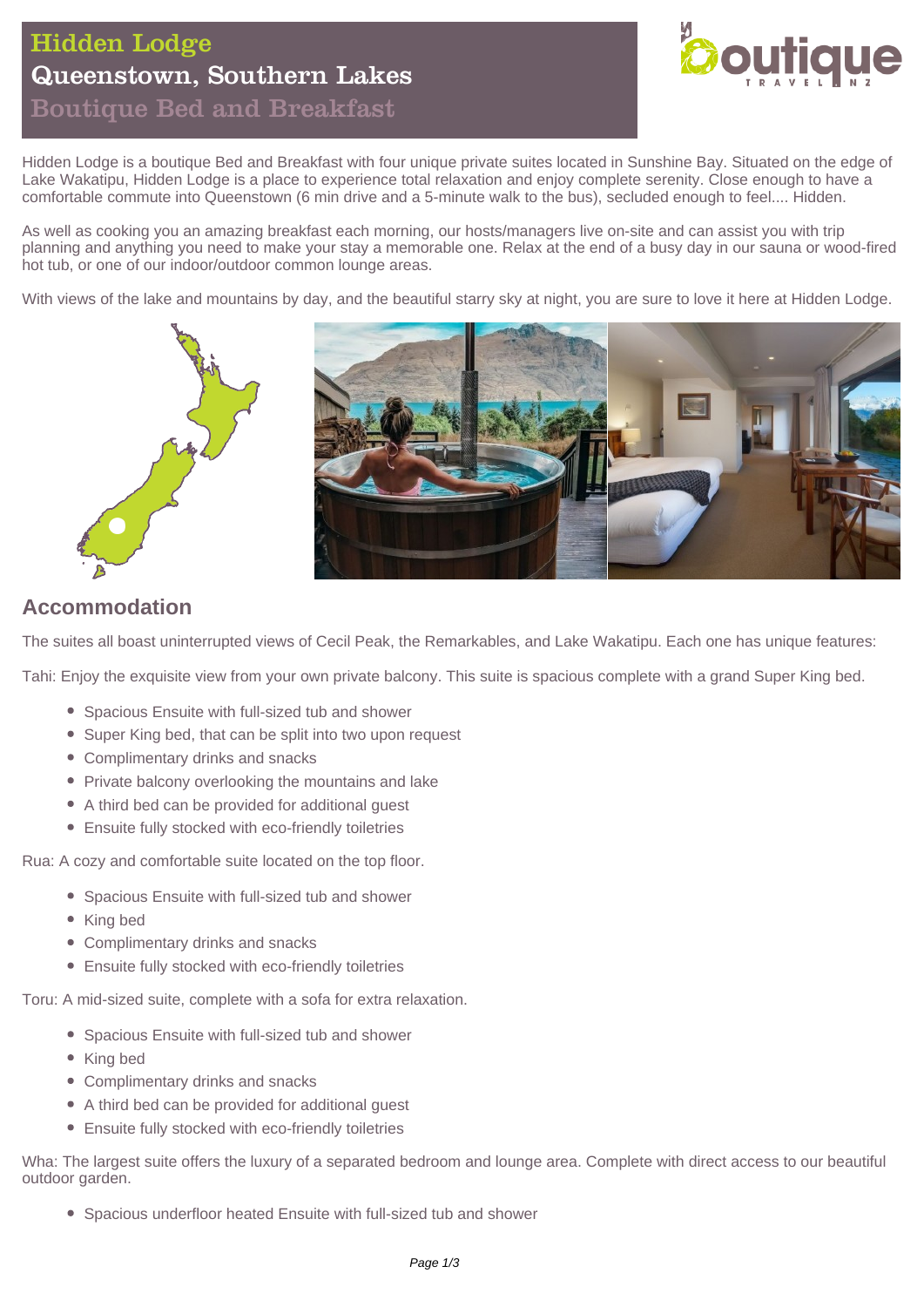# Hidden Lodge Queenstown, Southern Lakes Boutique Bed and Breakfast



- King Bed
- Complimentary drinks and snacks
- A sofa bed can be set up for an additional guest
- Separate in-suite lounge room area
- Ensuite fully stocked with eco-friendly toiletries

### **Meals**

- Daily Breakfast is Included
- Cheese boards with locally sourced items are available for purchase at all times **\$**
- Plated dinners can be delivered from Lokal to the Lodge **\$**

## **Facilities**

- indoor and outdoor common areas with fantastic views of the lake and mountains
- indoor and outdoor dining areas
- $\bullet$  sauna
- wood fired hot tub
- greenhouse growing fresh veggies for breakfast
- beehive supplying us with fresh honey

### **Price: \$450 to \$520**

Bed & Breakfast

ROOMS 4 | MAX GUESTS 11



## **Directions**

Hidden is a 20 minute drive from Queenstown airport. Alternatively; Taxi's, Ubers or regular buses can get you here.

Queenstown Airport to Hidden - (approximately 20minutes)

- Upon exiting the airport turn right at the first roundabout
- As you approach the second roundabout, Lake Wakatipu will be directly in front of you.
- Turn right onto Kawarau Road and drive for approximately 1km.
- At the next roundabout, turn left onto Frankton Road. Continue on this road for 10 minutes
- Frankton Road will turn into Stanley Road as you enter Queenstown
- At first roundabout, go straight